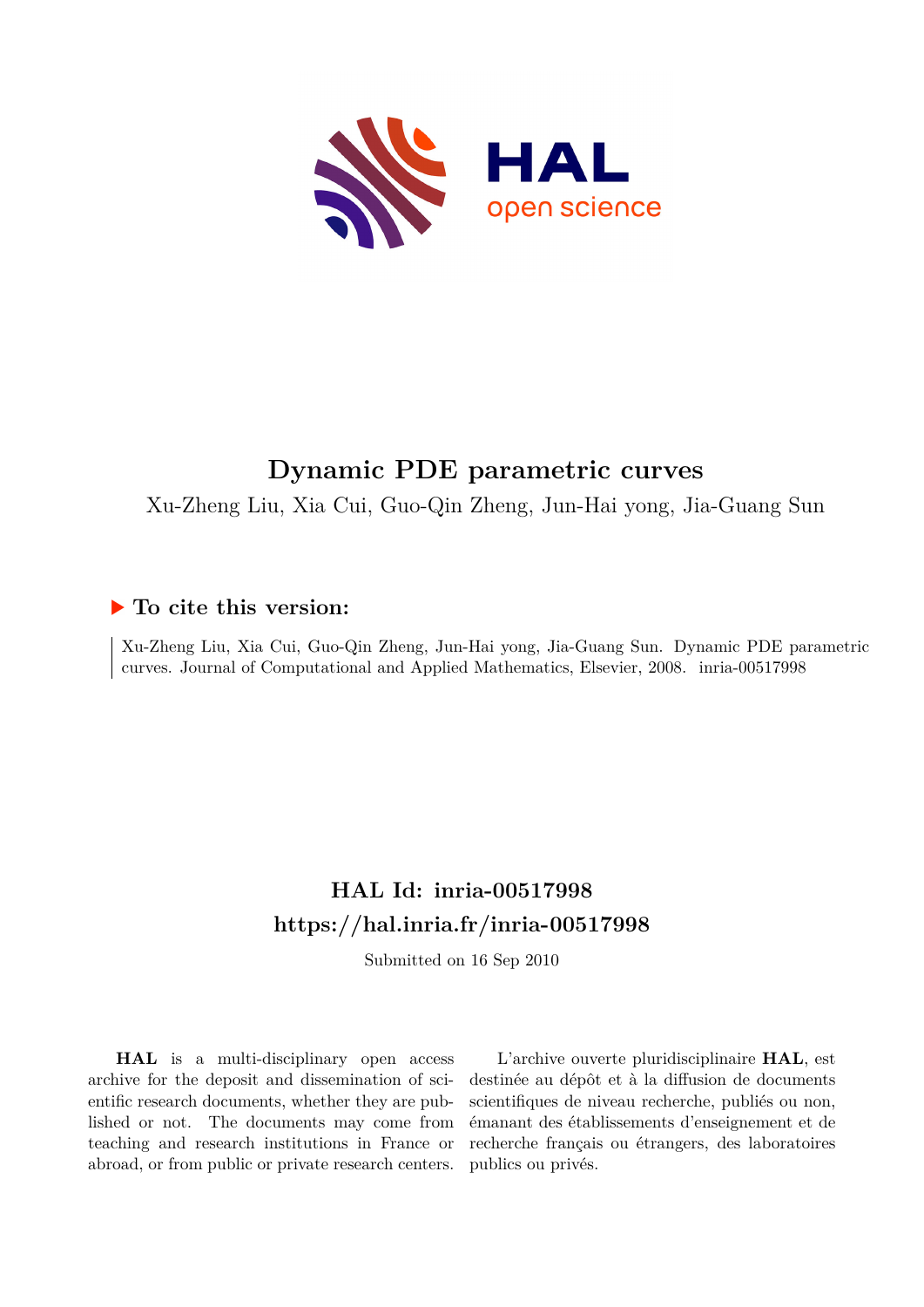## Dynamic PDE parametric curves

### Xu-Zheng Liu<sup>a, b, \*</sup>, Xia Cui<sup>c</sup>, Guo-Qin Zheng<sup>a</sup>, Jun-Hai Yong<sup>a</sup>, Jia-Guang Sun<sup>a</sup>

<sup>a</sup>School of Software, Tsinghua University, Beijing 100084, PR China

<sup>b</sup>Department of Computer Science and Technology, Tsinghua University, Beijing 100084, PR China

<sup>c</sup>Laboratory of Computational Physics, Institute of Applied Physics and Computational Mathematics, Beijing 100088, PR China

Received 21 November 2006; received in revised form 17 August 2007

#### **Abstract**

Dynamic partial differential equation (PDE) parametric curves which can be expressed as a coupled system of two hyperbolic equations are developed. In curve design, dynamic PDE parametric curves can be modified intuitively and are more flexible than ordinary differential equation (ODE) curves. The calculation of dynamic PDE parametric curves must recur to numerical methods and a three-level finite difference scheme is proposed. Approximation and stability properties for the scheme are proved and convergence property is derived. An example of interpolating PDE curves is presented as an application of dynamic PDE parametric curves.

Keywords: PDE curves; Interpolation; Finite difference method; Convergence

#### 1. Introduction

Bloor et al. [1] propose a method of representing surfaces as the solution of partial differential equations (PDEs). They define blending surfaces as the solutions of two-dimensional elliptic boundary-value problems. Usually, B-splines or NURBS curves are adopted as tools in a CAD system. To keep compatible with a NURBS system, Bloor et al. [2] also represent PDE surfaces in terms of B-splines. PDE surfaces have an emphasis on the functional surfaces. For example, they can be used to design the outline surface of an aircraft [3] or other complex surfaces [21]. Generally, the calculation of PDE surface recurs to numerical methods such as spectral approximation [4], B-splines approximation [5], etc. As mentioned in [5], PDE surfaces have the advantages such as natural fairness, and simplicity of constructing blending surfaces. Of course, they also have the disadvantage that the modification is inconvenient. Ugail et al. [17] propose techniques to modify the PDE surface by changing the boundary conditions.

Curve design is a basic part in a CAD system. When a surface is displayed with the wire frame model, it is also displayed as curve grids. Generally, curves such as lines, circles, etc. are adopted as simple geometric entities in CAD systems. These entities can be expressed as NURBS curves [11]. NURBS curves adopt piecewise polynomial or piecewise rational describing the geometry entities and have many advantages such as the representation form is simple, etc. However, many problems of engineering, geology and other fields require the smooth curves whose shapes cannot be described by such simple entities. For example, the shape of an aircraft requires hydrodynamic properties

<sup>\*</sup> Corresponding author. School of Software, Tsinghua University, Beijing 100084, PR China.

E-mail address: xuzhengliu06@gmail.com (X.-Z. Liu).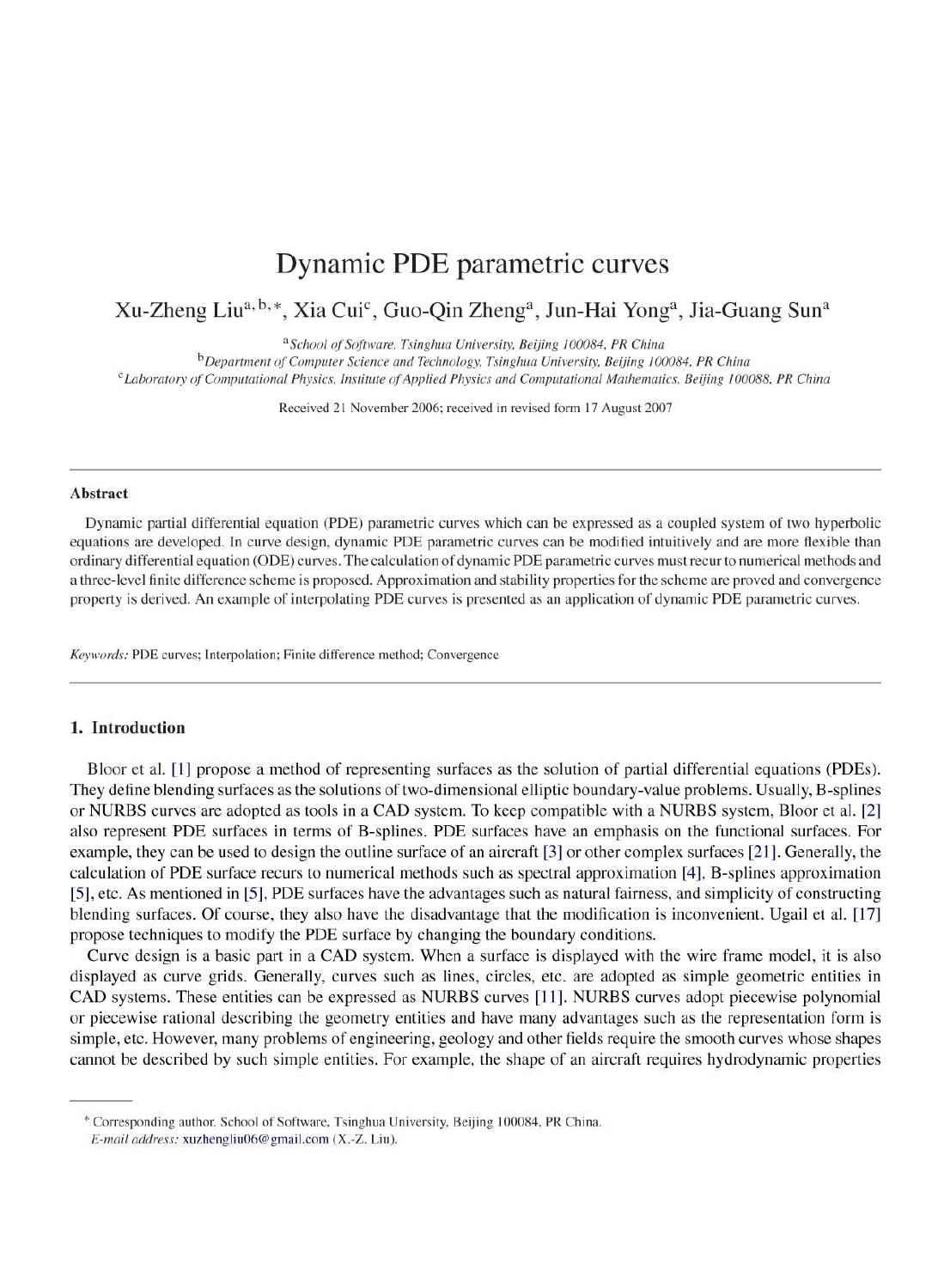and the curve described by differential equations may have priority. Li et al. [12,13] define the landing curve of a plane as a solution of ordinary differential equations (ODEs). With different constraints, curves can also be described as variational problems [9,18]. In 2003, Kouibia et al. [10] construct a curve from data constituted by some approximation points and an ODE problem.

Combining NURBS and Lagrangian dynamics, Qin et al. [15] propose D-NURBS curves. D-NURBS curves are more flexible than NURBS in curve design because they have more parameters. Using the similar idea, and basing on the finite difference (FD) method for elliptic boundary-value problem, Du et al. [5,6] propose dynamic PDE surfaces. The dynamic PDE surface is a discrete model and can be modified intuitively.

In this paper, dynamic PDE curves which can be expressed as a coupled system of two hyperbolic equations are proposed. From the view of intuition to design curves, points on both PDE and NURBS curves can be manipulated directly. But the continuity of NURBS curves at the breakpoints is decreased [11]. PDE curves have consistent continuity. Compared to ODE curves, dynamic PDE curves are more flexible in curve design and can be modified intuitively. The calculation of dynamic PDE curves must recur to numerical methods such as FD method [14,16,20,8,19], finite element (FE) method, etc. Here, we adopt the FD method to calculate dynamic PDE parametric curves and a three-level FD scheme is proposed.

The remaining part of the paper is structured as follows. In Section 2, dynamic PDE parametric curves are defined. A three-level FD scheme is proposed in Section 3. Both stability and approximation properties are also obtained. A numerical example illustrates the correctness of the theoretical analysis. In Section 4, interpolating PDE curves are presented as an application of dynamic PDE parametric curves. Finally, the conclusions are drawn in the last section.

#### **2. Dynamic PDE parametric curves**

In [10], an ODE curve  $C(u)$  is defined as the solution of the following ODE:

$$
\frac{d^4C(u)}{du^4} = f(u), \quad u \in [0, 1],
$$
  
\n
$$
C(0) = C_0 = (x_0, y_0), \quad C(1) = C_1 = (x_1, y_1),
$$
  
\n
$$
\frac{\partial C}{\partial u}(0, t) = C'_0 = (x'_0, y'_0), \quad \frac{\partial C}{\partial u}(1, t) = C'_1 = (x'_1, y'_1).
$$
\n(1)

The ODE curve has both the interpolating and smoothness properties, and cannot be replaced by simple entities in some fields such as engineering field, geology field, etc. However, ODE curves have the disadvantage that they cannot be modified intuitively.

A one-dimensional continuous oscillation system can be modelled as the following equation [7]:

$$
m(u)\frac{\partial^2 C(u,t)}{\partial t^2} + d(u)\frac{\partial C(u,t)}{\partial t} - \frac{\partial}{\partial u}\left(k(u)\frac{\partial C(u,t)}{\partial u}\right) = f(u,t),
$$
\n(2)

where  $C(u, t)$  is the current position, *t* is the time variable and  $u \in [0, 1]$  is the spatial variable. The coefficient functions  $m(u)$ ,  $d(u)$ ,  $k(u)$  are related to mass, damping and stiffness, respectively. Here, the initial and boundary conditions are omitted.

Combining models (1) and (2), a dynamic PDE parametric curve can be defined as the solution of the following coupled system of two hyperbolic equations. Denote a planar dynamic PDE parametric curve as  $C(u, t) = (x(u, t), y(u, t))$ ; then  $C(u, t)$  satisfies

$$
\frac{\partial^2 C(u,t)}{\partial t^2} + A(u,t,C) \frac{\partial C(u,t)}{\partial t} - \frac{\partial}{\partial u} \left( B(u,t,C) \frac{\partial C(u,t)}{\partial u} \right) \n+ \frac{\partial^2}{\partial u^2} \left( D(u,t,C) \frac{\partial^2 C(u,t)}{\partial u^2} \right) = F(u,t),
$$
\n(3)

where  $u \in [0, 1], t \in [0, T]$  are the spatial and the temporal variables, respectively. The coefficient functions  $A(u, t)$  $(a_1(u, t, x(u, t)), a_2(u, t, y(u, t))), B(u, t, C) = (b_1(u, t, x(u, t)), b_2(u, t, y(u, t)))$  and  $D(u, t, C) = (d_1(u, t, x(u, t)),$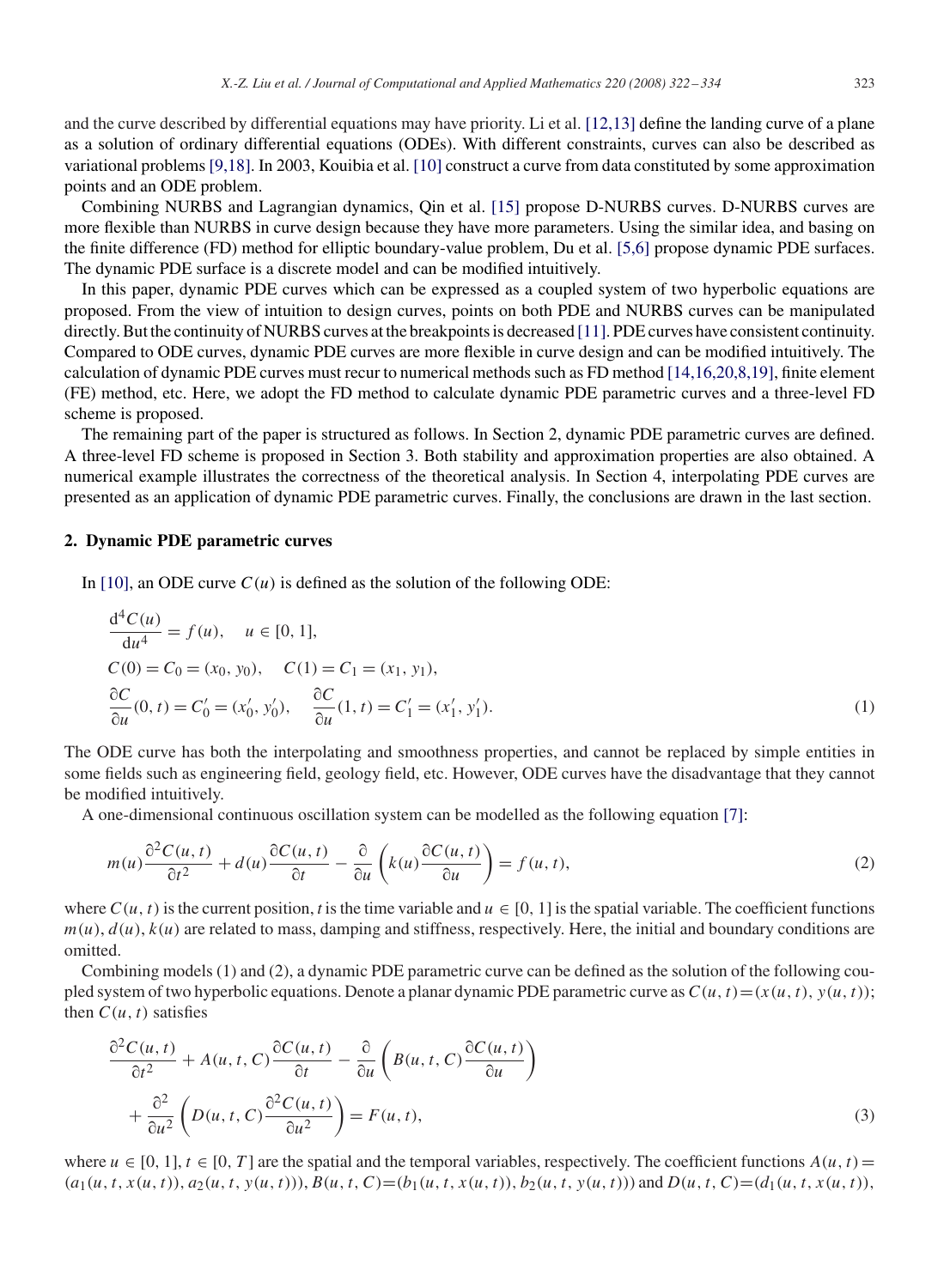$d_2(u, t, y(u, t))$ ) satisfy a Lipschitz continuous condition. Moreover, they all have a positive lower bound. The righthand side function  $F(u, t, C) = (f_1(u, t, x(u, t)), f_2(u, t, y(u, t)))$  is continuous. The initial–boundary values of model (3) are the following:

$$
C(u, t)|_{t=0} = C(u) = (x(u), y(u)), \quad u \in [0, 1],
$$
  
\n
$$
\left. \frac{\partial C(u, t)}{\partial t} \right|_{t=0} = C_t(u) = (x_t(u), y_t(u)), \quad u \in [0, 1],
$$
  
\n
$$
C(0, t) = C_0 = (x_0, y_0), \quad C(1, t) = C_1 = (x_1, y_1),
$$
  
\n
$$
\frac{\partial C}{\partial u}(0, t) = C'_0 = (x'_0, y'_0), \quad \frac{\partial C}{\partial u}(1, t) = C'_1 = (x'_1, y'_1).
$$
  
\n(4)

Using discrete function techniques, Zhou [20] proved the existence and uniqueness of the solution of generic parabolic equations and wave equations. Applying the same techniques, the existence and uniqueness of the solution of system  $(3)$ – $(4)$  can be obtained.

#### **3. FD scheme and convergence**

Dynamic PDE parametric curves can be expressed as a coupled system of two hyperbolic equations. The solution of the system can be equivalent to the solutions of two single hyperbolic equations because there is no dependence between the two variables. Here, we present an FD scheme for a single hyperbolic equation. For convenience to numerical analysis, we adopt the zero boundary value and the model problem can be rewritten as

$$
\frac{\partial^2 x(u,t)}{\partial t^2} + a(u, t, x) \frac{\partial x(u,t)}{\partial t} - \frac{\partial}{\partial u} \left( b(u, t, x) \frac{\partial x(u,t)}{\partial u} \right) \n+ \frac{\partial^2}{\partial u^2} \left( d(u, t, x) \frac{\partial^2 x(u,t)}{\partial u^2} \right) = f(u, t, x), \quad u \in [0, 1], \quad t \in [0, T],
$$
\n
$$
x(u, 0) = x_0(u), \quad x_t(u, 0) = x_{t0}(u), \quad u \in [0, 1],
$$
\n
$$
x(0, t) = 0, \quad x(1, t) = 0, \quad x_u(0, t) = 0, \quad x_u(1, t) = 0, \quad t \in [0, T].
$$
\n(5)

The coefficient functions  $a(u, t, x)$ ,  $b(u, t, x)$ ,  $d(u, t, x)$  are Lipschitz continuous and have positive lower bound values *a*∗, *b*∗, *d*∗, respectively.

#### *3.1. FD scheme*

Divide the interval [0, 1] and [0, *T*] into *J*, *L* small intervals. Denote  $\Delta t = T/L$ ,  $t_n = n\Delta t$ ,  $h = 1/J$ ,  $u_i = ih$ . We introduce some notations:  $\phi_l^n = \phi_l|_{t=t_n}, \phi_j^n(\psi) = \phi(u_j, t_n, \psi_j^n), \phi_{j+1/2}^n(\psi) = \phi(u_{j+1/2}, t_n, \frac{1}{2}(\psi_{j+1}^n + \psi_j^n)), \phi_j^n = \frac{1}{2}(\phi^{n+1} + \phi^{n-1}),$  $d_t \phi^n = (\phi^{n+1} - \phi^n)/\Delta t$ ,  $\partial_t \phi^n = (\phi^{n+1} - \phi^{n-1})/2\Delta t = \frac{1}{2}(d_t \phi^n + d_t \phi^{n-1})$ ,  $\partial_{tt} \phi^n = (\phi^{n+1} - 2\phi^n + \phi^{n-1})/(\Delta t)^2 =$  $(1/\Delta t)(d_t \phi^n - d_t \phi^{n-1}), \delta \phi_j = (\phi_{j+1} - \phi_j)/h$  and  $\delta^2 \phi_j = (\phi_{j+1} - 2\phi_j + \phi_{j-1})/h^2 = (\delta \phi_j - \delta \phi_{j-1})/h$ . Let K be a generic positive constant and  $\varepsilon$  be a small positive constant. The discrete norms are defined as follows:

$$
\|\phi\| = \left(\sum_{j=0}^{J} |\phi_j|^2 h\right)^{1/2}, \quad \|\delta\phi\| = \left(\sum_{j=0}^{J-1} |\delta\phi_j|^2 h\right)^{1/2},
$$

$$
\|\delta^2\phi\| = \left(\sum_{j=1}^{J-1} |\delta^2\phi_j|^2 h\right)^{1/2}, \quad \|\phi\|_{\infty} = \max_{0 \le j \le J} |\phi_j|.
$$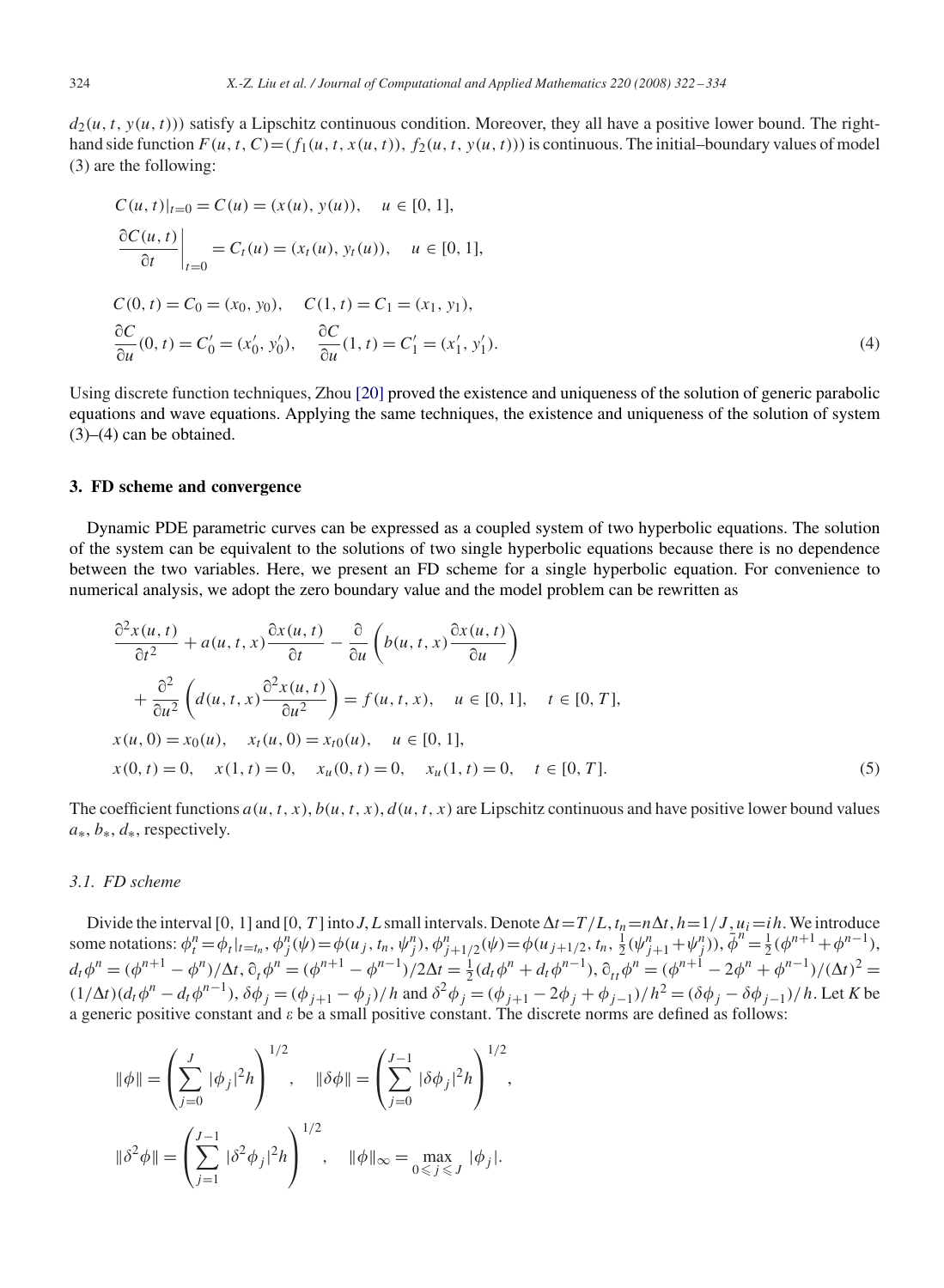If  $\phi_0 = \phi_1 = \phi_{J-1} = \phi_J = 0$  (namely,  $\delta\phi_0 = \delta\phi_{J-1} = 0$ ), we have the following equalities:

$$
\|\phi\| = \left(\sum_{j=2}^{J-2} |\phi_j|^2 h\right)^{1/2}, \quad \|\delta\phi\| = \left(\sum_{j=1}^{J-2} |\delta\phi_j|^2 h\right)^{1/2},
$$
  

$$
\|\phi\|_{\infty} = \max_{1 \le j \le J-1} |\phi_j|.
$$

Denote *X* as the approximation of the solutions *x* and the FD solution of (5) is given by finding  $X_j^{n+1}$  such that

$$
\partial_{tt} X_j^n + a_j^n(X)\partial_t X_j^n - \frac{1}{h} \left[ b_{j+1/2}^n(X)\delta \bar{X}_j^n - b_{j-1/2}^n(X)\delta \bar{X}_{j-1}^n \right] + \frac{1}{h^2} \left[ d_{j+1}^n(X)\delta^2 \bar{X}_{j+1}^n - 2d_j^n(X)\delta^2 \bar{X}_j^n + d_{j-1}^n(X)\delta^2 \bar{X}_{j-1}^n \right] = f_j^n(X),
$$
\n(6)

where  $j = 1, ..., J - 1, n = 1, 2, ..., a_j^n(X) = a(u_j, t_n, X^n), b_{j+1/2}^n(X) = b(u_{j+1/2}, t_n, \frac{1}{2}(X_{j+1}^n + X_j^n)), d_j^n(X) = b(u_{j+1/2}, t_n, \frac{1}{2}(X_{j+1}^n + X_j^n)), d_j^n(X) = b(u_{j+1/2}, t_n, \frac{1}{2}(X_{j+1}^n + X_j^n)), d_j^n(X) = b(u_{j+1/2}, t_n, \frac{1}{2}(X_{j+1}^n + X_j^n)), d_j^n(X) = b(u_{j+1/2}, t_n, \$  $d(u_j, t_n, X^n)$  and  $f_j^n(X) = f(u_j, t_n, X^n)$ . The boundary and initial values are  $X_0^n = X_j^n = X_1^n = X_{J-1}^n = 0$  and  $X_j^0 = x_0(u_j)$ ,  $(X_j^1 - X_j^0)/\Delta t = x_{t0}(u_j) + (\Delta t/2)x_{t0}(u_j)$ , where  $x_{t0}(u) = f(u, 0, x_0(u)) - a(u, 0, x_0(u))x_{t0}(u) +$  $\frac{\partial}{\partial u}(b(u, 0, x_0(u))\partial x_0(u)/\partial u) - (\partial^2/\partial u^2)(d(u, 0, x_0(u))\partial^2 x_0(u)/\partial u^2)$ . The FD scheme (6) is a three-level scheme.

#### *3.2. Convergence*

Denote the truncation error as

$$
R_j^n = \partial_{tt} x_j^n + a_j^n(x)\partial_t x_j^n - \frac{1}{h} \left[ b_{j+1/2}^n(x)\delta \bar{x}_j^n - b_{j-1/2}^n(x)\delta \bar{x}_{j-1}^n \right] + \frac{1}{h^2} \left[ d_{j+1}^n(x)\delta^2 \bar{x}_{j+1}^n - 2d_j^n(x)\delta^2 \bar{x}_j^n + d_{j-1}^n(x)\delta^2 \bar{x}_{j-1}^n \right] - f_j^n(x).
$$

Now, we have  $R_j^n = O(h^2 + (\Delta t)^2)$ . Denoting  $\xi_j^n = X_j^n - x_j^n$ , and subtracting (5) from (6), we get the error equation:

$$
\partial_{tt}\xi_{j}^{n} + a_{j}^{n}(X)\partial_{t}\xi_{j}^{n} - \frac{1}{h}\left[b_{j+1/2}^{n}(X)\delta\bar{\xi}_{j}^{n} - b_{j-1/2}^{n}(X)\delta\bar{\xi}_{j-1}^{n}\right] \n+ \frac{1}{h^{2}}\left[d_{j+1}^{n}(X)\delta^{2}\bar{\xi}_{j+1}^{n} - 2d_{j}^{n}(X)\delta^{2}\bar{\xi}_{j}^{n} + d_{j-1}^{n}(X)\delta^{2}\bar{\xi}_{j-1}^{n}\right] \n= \frac{1}{h}\left\{ [b_{j+1/2}^{n}(X) - b_{j+1/2}^{n}(x)]\delta\bar{x}_{j}^{n} - [b_{j-1/2}^{n}(X) - b_{j-1/2}^{n}(x)]\delta\bar{x}_{j-1}^{n} \right\} \n- \frac{1}{h^{2}}\left\{ [d_{j+1}^{n}(X) - d_{j+1}^{n}(x)]\delta^{2}\bar{x}_{j+1}^{n} - 2[d_{j}^{n}(X) - d_{j}^{n}(x)]\delta^{2}\bar{x}_{j}^{n} + [d_{j-1}^{n}(X) - d_{j-1}^{n}(x)]\delta^{2}\bar{x}_{j-1}^{n} \right\} \n- \left[a_{j}^{n}(X) - a_{j}^{n}(x)\right]\partial_{t}x_{j}^{n} + \left[f_{j}^{n}(X) - f_{j}^{n}(x) - R_{j}^{n}\right].
$$
\n(7)

Let the test function be  $\partial_t \xi_j^n$  and do discrete inner product with error equation (7), multiply with  $h\Delta t$ , and sum for *j* = 2, 3, ..., *J* − 2 and *n* = 1, 2, ..., *N* − 1. Using Grownwall's Lemma [8], discrete Sobolev inequality and deductive reasoning, we obtain the following theorem.

**Theorem 1.** *If the following equality holds*:

$$
\|\xi^0\|^2 + \|d_t\xi^0\|^2 + \|\delta\xi^0\|^2 + \|\delta^2\xi^0\|^2 + \|\xi^1\|^2 + \|\delta\xi^1\|^2 + \|\delta^2\xi^1\|^2 = O(h^2 + (\Delta t)^2),
$$

*then the FD scheme* (6) *has the following approximation property*:

$$
||d_t \xi^{N-1}||^2 + \sum_{n=1}^{N-1} ||\partial_t \xi^n||^2 \Delta t + ||\xi^N||^2 + ||\xi^{N-1}||^2
$$
  
+ 
$$
||\delta \xi^N||^2 + ||\delta \xi^{N-1}||^2 + ||\delta^2 \xi^N||^2 + ||\delta^2 \xi^{N-1}||^2 \le K(h^2 + (\Delta t)^2).
$$
 (8)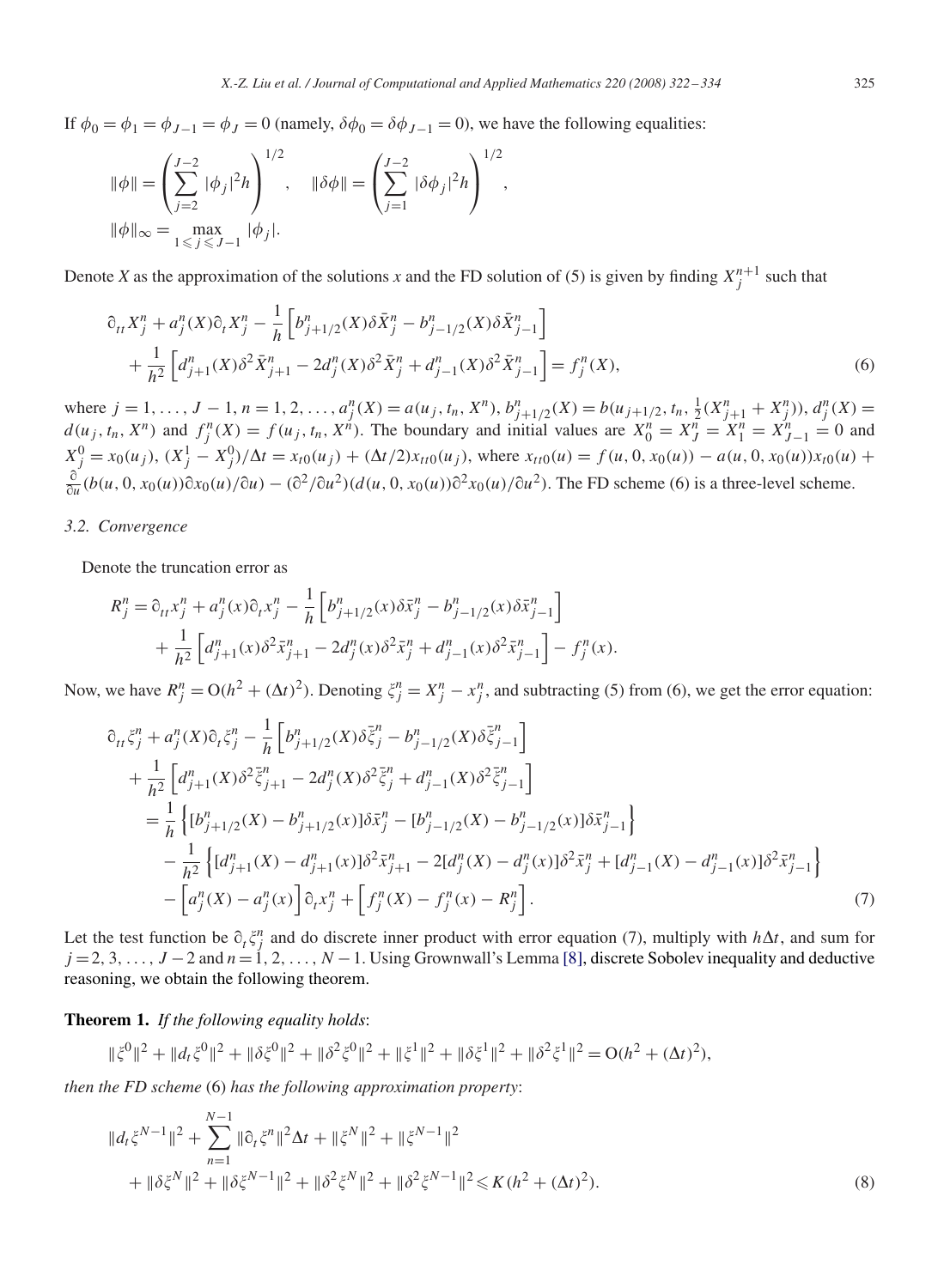

Fig. 1. The error between the numerical solution and the exact solution at the time  $t = 15$  s.



Fig. 2. The variation of a discrete  $L^2$  norm for  $X - x$ .

**Proof.** See the Appendix.

Let the test function be  $\partial_t X_j^n$ . With the deduction analogous to that of (8), we can obtain the following stability result. **Theorem 2.** *Under the same assumption as in Theorem* 1, *the FD scheme* (6) *has the following stability property*:

$$
||d_t X^{N-1}||^2 + \sum_{n=1}^{N-1} ||\partial_t X^n||^2 \Delta t + ||\delta X^N||^2 + ||\delta X^{N-1}||^2 + ||\delta^2 X^N||^2 + ||\delta^2 X^{N-1}||^2
$$
  

$$
\leq K(||d_t X^0||^2 + ||\delta X^0||^2 + ||\delta^2 X^0|| + ||\delta X^1||^2 + ||\delta^2 X^1||^2) + K \sum_{n=1}^{N-1} ||f^n(X)||^2 \Delta t.
$$
 (9)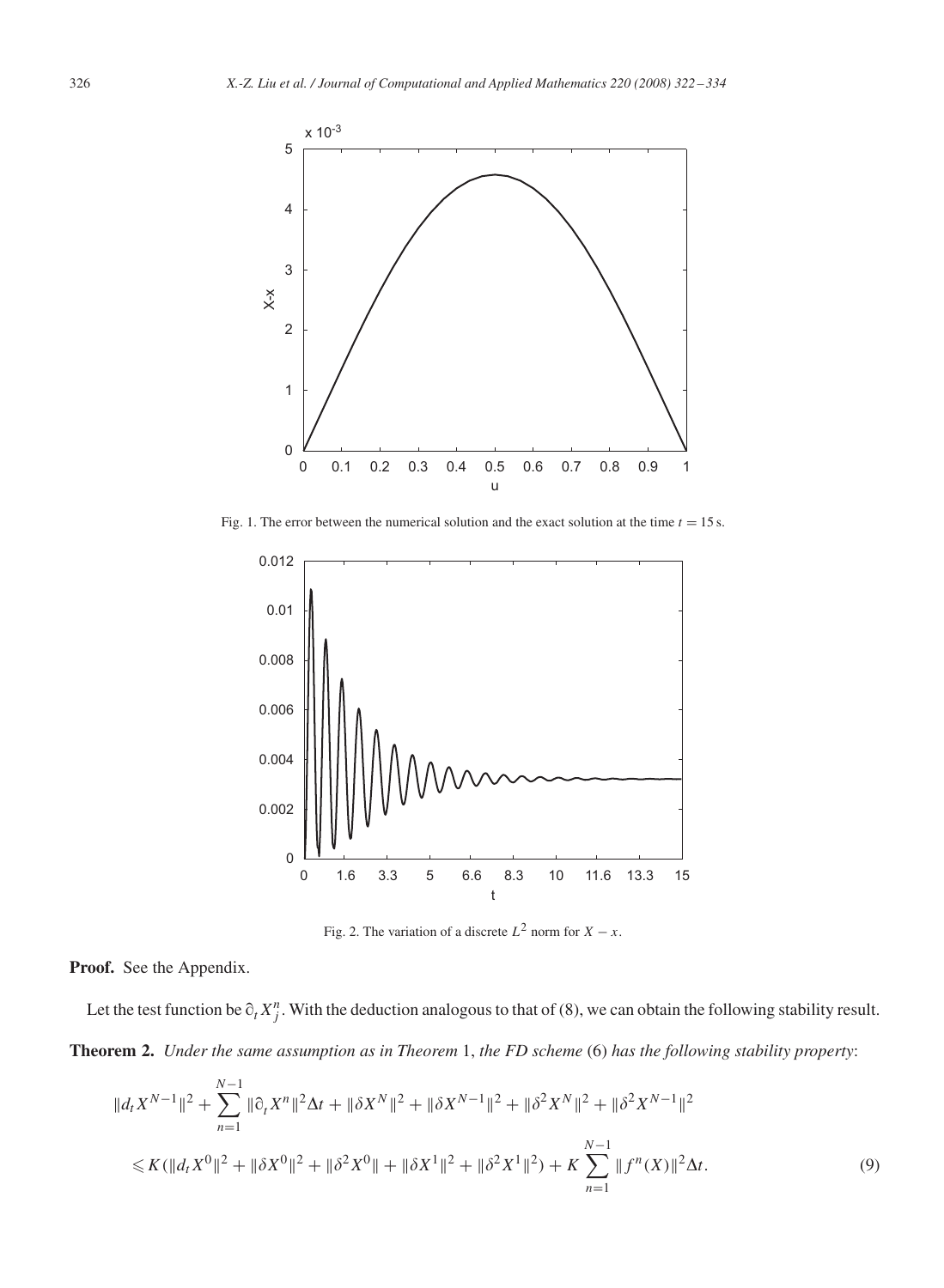From Theorems 1 and 2, we see that the FD scheme (6) is convergent with a rate  $O(h^2 + (\Delta t)^2)$ . Since we do not need any additional condition between *h* and  $\Delta t$  during the deductions of Theorems 1 and 2, scheme (6) is unconditionally stable.

If the coefficient functions  $a(u, t, x)$ ,  $b(u, t, x)$ ,  $d(u, t, x)$  of (5) equal zero  $(b(u, t, x), d(u, t, x))$  cannot be zero at the same time), the model problem will be simplified and the properties will still hold. Take (8) as an example. If  $a(u, t, x) \equiv$ 0,  $b(u, t, x) \equiv 0$  or  $d(u, t, x) \equiv 0$ , the items  $\sum_{n=1}^{N-1} ||\partial_t \xi^n||^2 \Delta t$ ,  $||\delta X^N||^2 + ||\delta X^{N-1}||^2$  or  $||\delta^2 X^N||^2 + ||\delta^2 X^{N-1}||^2$  on the left-hand side of (8) will disappear.

#### *3.3. Numerical experiment*

Let the coefficient function of (5) be

$$
a(u, t, x) = 1.0, \quad b(u, t, x) = 0.5x(u, t), \quad d(u, t, x) = x(u, t),
$$

$$
f(u, t, x) = (1 + e^{-t})^2 (\sin^2(\pi u) - \cos^2(\pi u)) (2\pi^4 + 0.5\pi^2)
$$

and let the initial–boundary values be given by

$$
x|_{t=0} = 2\sin(\pi u), \quad x_l|_{t=0} = -\sin(\pi u),
$$
  
\n
$$
x|_{u=0} = 0, \quad x|_{u=1} = 0,
$$
  
\n
$$
x_u|_{u=0} = \pi(1 + e^{-t}), \quad x_u|_{u=1} = -\pi(1 + e^{-t}).
$$

Then the exact solution of the hyperbolic equation is

$$
x(u, t) = (1 + e^{-t}) \sin(\pi u).
$$

Let  $T = 15$  s, divide the spatial and the temporal interval into  $J = 30$ ,  $L = 450$  small equal intervals, and we have  $\Delta t = h = \frac{1}{30}, h^2 + (\Delta t)^2 \approx 0.0022$ . Use the FD scheme (6), and we can obtain the numerical solution. Fig. 1 presents the error of *X* − *x* at *t* = 15 s. Fig. 2 illustrates the variation of a discrete  $L^2$  norm. From Fig. 2, we can conclude that the discrete  $L^2$  norm of  $X - x$  is  $O(h^2 + (\Delta t)^2)$ . The numerical example verifies the error analysis above.

#### **4. Applications**

In curve design, the information of the two end points can be easily determined. The internal points can be placed approximately. Then an interpolating curve can be constructed by a certain method. If a polynomial function is adopted, on the one hand, the degree of the polynomial function may be high. On the other hand, there may exist the so-called Runge phenomenon. A piecewise polynomial may satisfy the interpolation conditions easily, but the smoothness on the node decreases and the smoothness property is necessary for some cases. The ODE curves proposed in [9] can provide this smoothness property. However, the ODE curves are difficult to be modified intuitively. Dynamic PDE parametric curves can be modified intuitively except the interpolation and smoothness property. Dynamic PDE parametric curves possess many degrees of freedom including the coefficient functions  $A(u, t)$ ,  $B(u, t)$ ,  $D(u, t)$ ,  $F(u, t)$  and initial conditions. These functions have practical physical meaning. For example, *A(u, t)* is related to the dampness of a PDE curve.  $B(u, t)$  represents the transmitting velocity of the curve.  $D(u, t)$  represents the ability to resist the bending of the curve. The right-hand side function  $F(u, t)$  means the external force to the curve.

PDE curves can be modified by revising the coefficient functions or initial conditions. But these modifications are nonintuitive and difficult to apply to interactive design. Dynamic PDE parametric curves can be modified intuitively by revising the right-hand side function. By defining the right-hand side function of a PDE curve, we can define the attracting force of a point to the PDE curve and the force can attract the curve passing through the point. Denote the PDE curve as  $C(u, t)$  and the point as  $p$ . Then, the force can be defined as follows:

$$
f(p) = \int k(p - C(u, t)) \delta(u - u_p) \, du = k(p - C(u_p, t)),
$$
\n(10)

where  $u_p \in [0, 1]$  represents the parameter of the point on the PDE curve that is closest to p. *k* is a constant. Because of the smoothness requirement of the right-hand side function, we use the following smooth function  $g(u, u_p, \varepsilon)$  to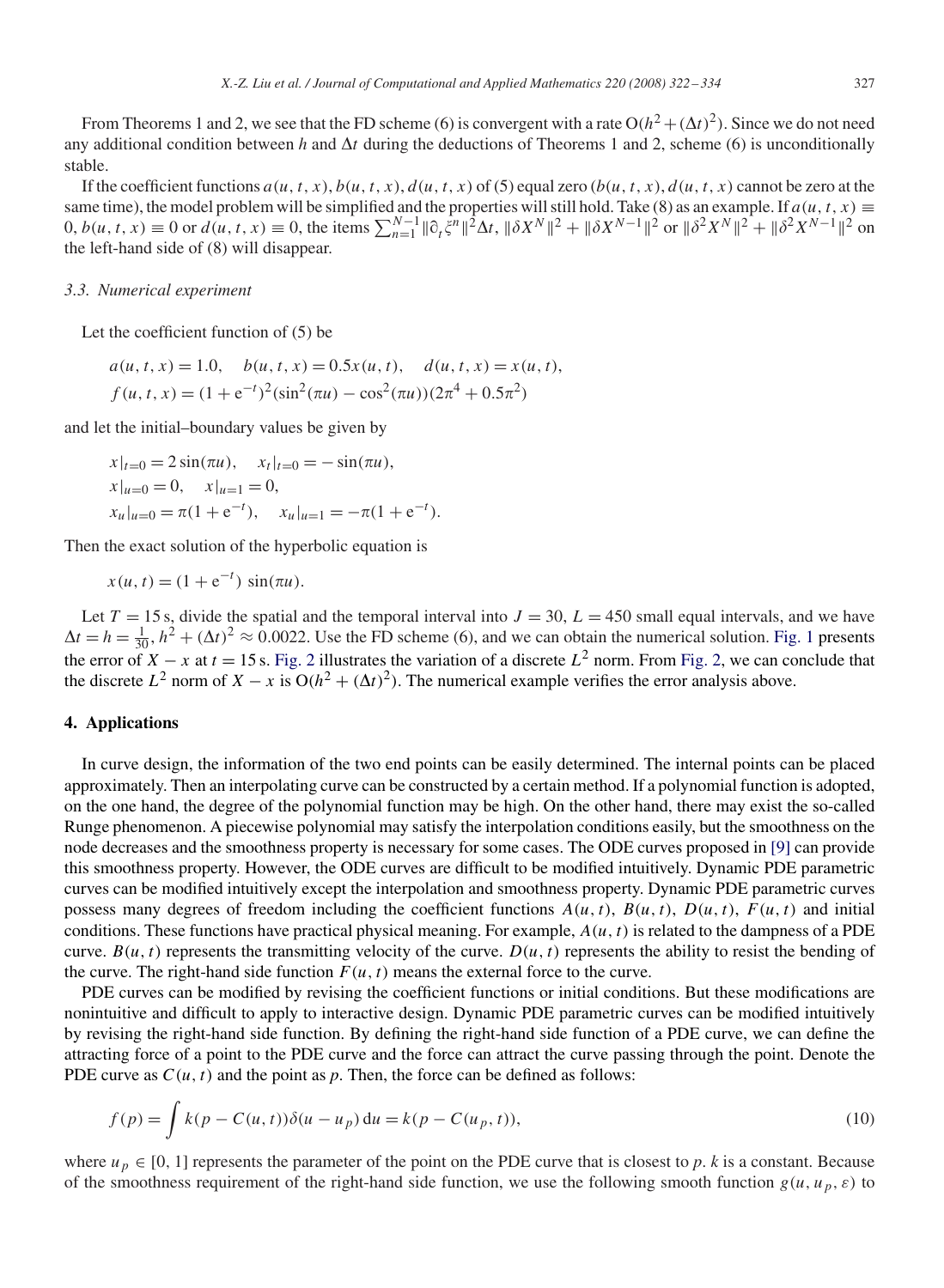

Fig. 3. The initial dynamic PDE parametric curve.

avoid the singularity of the delta function:

$$
g(u, u_p, \varepsilon) = \begin{cases} 0, & u \in [0, u_p - \varepsilon), \\ \frac{9}{2} \left( \frac{u - u_p + \varepsilon}{\varepsilon} \right)^3, & u \in \left[ u_p - \varepsilon, u_p - \frac{2}{3} \varepsilon \right), \\ \frac{9}{2} \left[ \left( \frac{u - u_p + \varepsilon}{\varepsilon} \right)^3 - 3 \left( \frac{u - u_p + \varepsilon}{\varepsilon} - \frac{1}{3} \right)^3 \right], & u \in \left[ u_p - \frac{2}{3} \varepsilon, u_p - \frac{1}{3} \varepsilon \right), \\ 1 + \frac{9}{2} \left( \frac{u - u_p}{\varepsilon} \right)^3, & u \in \left[ u_p - \frac{1}{3} \varepsilon, u_p \right), \\ 1 - \frac{9}{2} \left( \frac{u - u_p}{\varepsilon} \right)^3, & u \in \left[ u_p, u_p + \frac{1}{3} \varepsilon \right), \\ - \frac{9}{2} \left[ \left( \frac{u - u_p - \varepsilon}{\varepsilon} \right)^3 - 3 \left( \frac{u - u_p - \varepsilon}{\varepsilon} + \frac{1}{3} \right)^3 \right], & u \in \left[ u_p + \frac{1}{3} \varepsilon, u_p + \frac{2}{3} \varepsilon \right), \\ 0, & u \in \left[ u_p + \frac{2}{3} \varepsilon, u_p + \varepsilon \right), \\ 0, & u \in \left[ u_p + \varepsilon, 1 \right], \end{cases}
$$

where *ε* is a small positive constant and 2*ε* represents the width in parametric domain affected by the point *p*. The function  $g(u, u_p, \varepsilon)$  is symmetrical around  $u = u_p$  on [0, 1] and its second derivative is continuous. The right-hand side function of (10) can be replaced by  $f(p) = k(p - C(u_p, t))g(u, u_p, \varepsilon)$ .

This idea can be used directly to solve the dynamic PDE interpolation problem with the two end points  $p_0$ ,  $p_n$ , tangent vectors  $p'_0$ ,  $p'_n$  and the point set  $P = \{p_1, p_2, \ldots, p_{n-1}\}$ . To construct a PDE curve satisfying these interpolation conditions, firstly the initial curve of the PDE curve can be constructed by Hermite method using the end points information. Secondly, the right-hand side function can be defined as  $F(u, t) = \sum_{i=1}^{n} f(p_i) = k \sum_{i=1}^{n} (p_i - C(u_i, t)) g(u, u_i, \varepsilon)$ . Finally, the interpolating PDE curve can be calculated using the FD scheme (6).

Consider the interpolating data

$$
p_0 = (0, 0),
$$
  $p'_0 = (28.0, 65.0),$   $p_4 = (300.0, 0.0),$   $p'_4 = (55.0, -37.0),$   
\n $P = \{p_1 = (100.0, 60.0), p_2 = (150.0, 70.0), p_3 = (200.0, 60.0)\}.$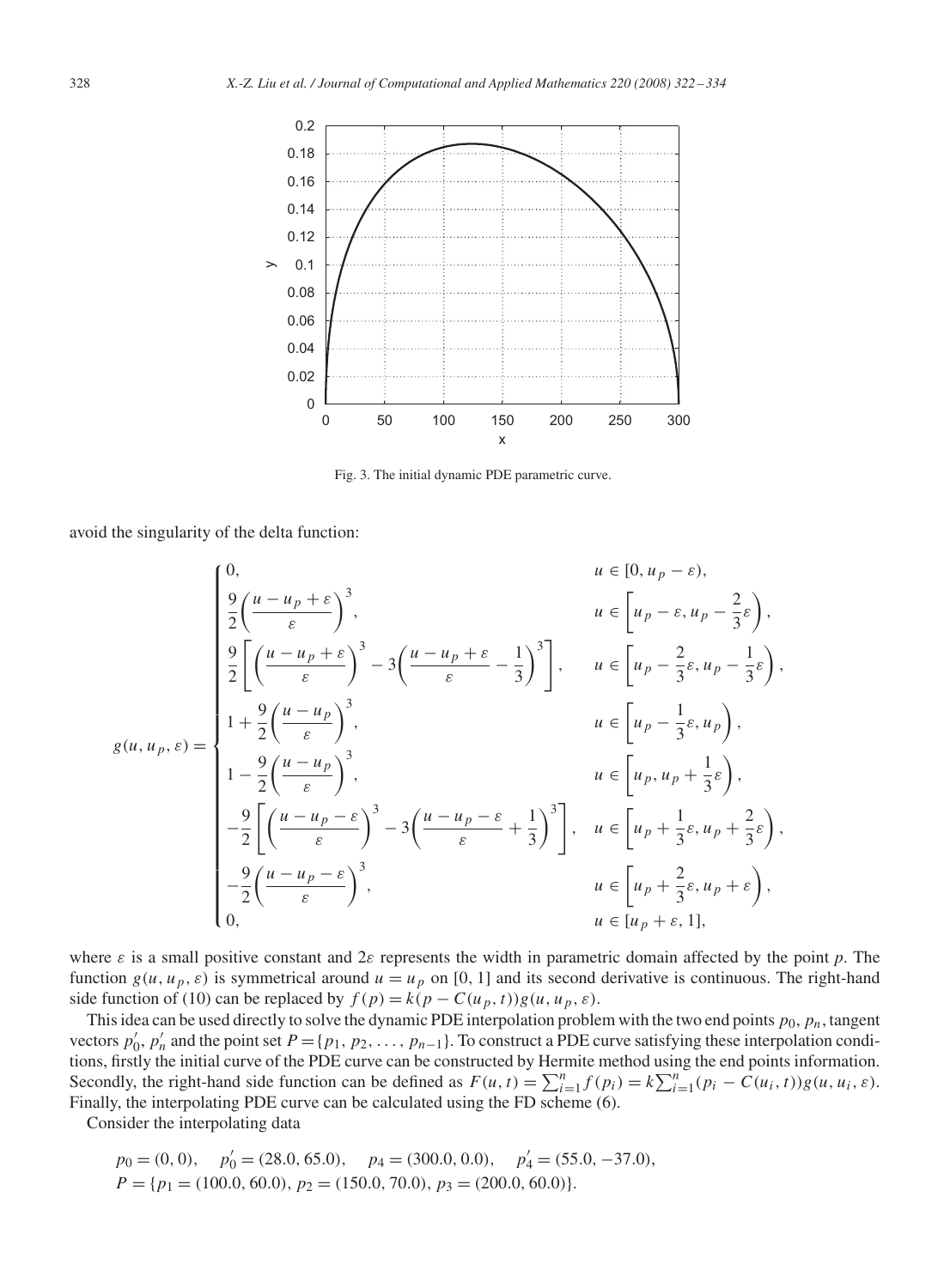

Fig. 4. The intermediate dynamic PDE parametric curve.



Fig. 5. The final dynamic PDE parametric curve.

Let the coefficient functions of PDE curve be constants  $A = (0.0, 0.0)$   $B = (0.0, 0.0)$  and  $D = (0.01, 0.01)$ . Let the constant  $k = 500.0$  and  $\varepsilon = 0.01$ . The initial curve  $C_0(u)$  can be constructed by Hermite method using the end points  $p_0$ , *p*<sub>4</sub> and their tangent vectors  $p'_0$ ,  $p'_4$ . Let  $C_t(u) \equiv (0.0, 0.0)$ , namely the initial velocity of the initial curve is zero. Fig. 3 is a plot of the initial curve. The initial curve only interpolates the end points  $p_0$ ,  $p_4$  and the end tangents  $p'_0$ ,  $p'_4$ . It does not interpolate the points *p*1*, p*2*, p*3. Using the initial curve, we can get the intermediate curve after several iterations. The intermediate curve does not pass through the three points  $p_1$ ,  $p_2$ ,  $p_3$ , but it has the tendency to interpolate them. Fig. 4 is an intermediate dynamic PDE parametric curve. When the dynamic PDE curve reaches its stable status, we obtain the final curve which interpolates both the points  $p_0$ ,  $p_1$ ,  $p_2$ ,  $p_3$ ,  $p_4$  and the end tangents  $p'_0$ ,  $p'_4$  (Fig. 5). We can also see the end tangent of the final curve after zooming the plot around the point  $p_4$  (Fig. 6).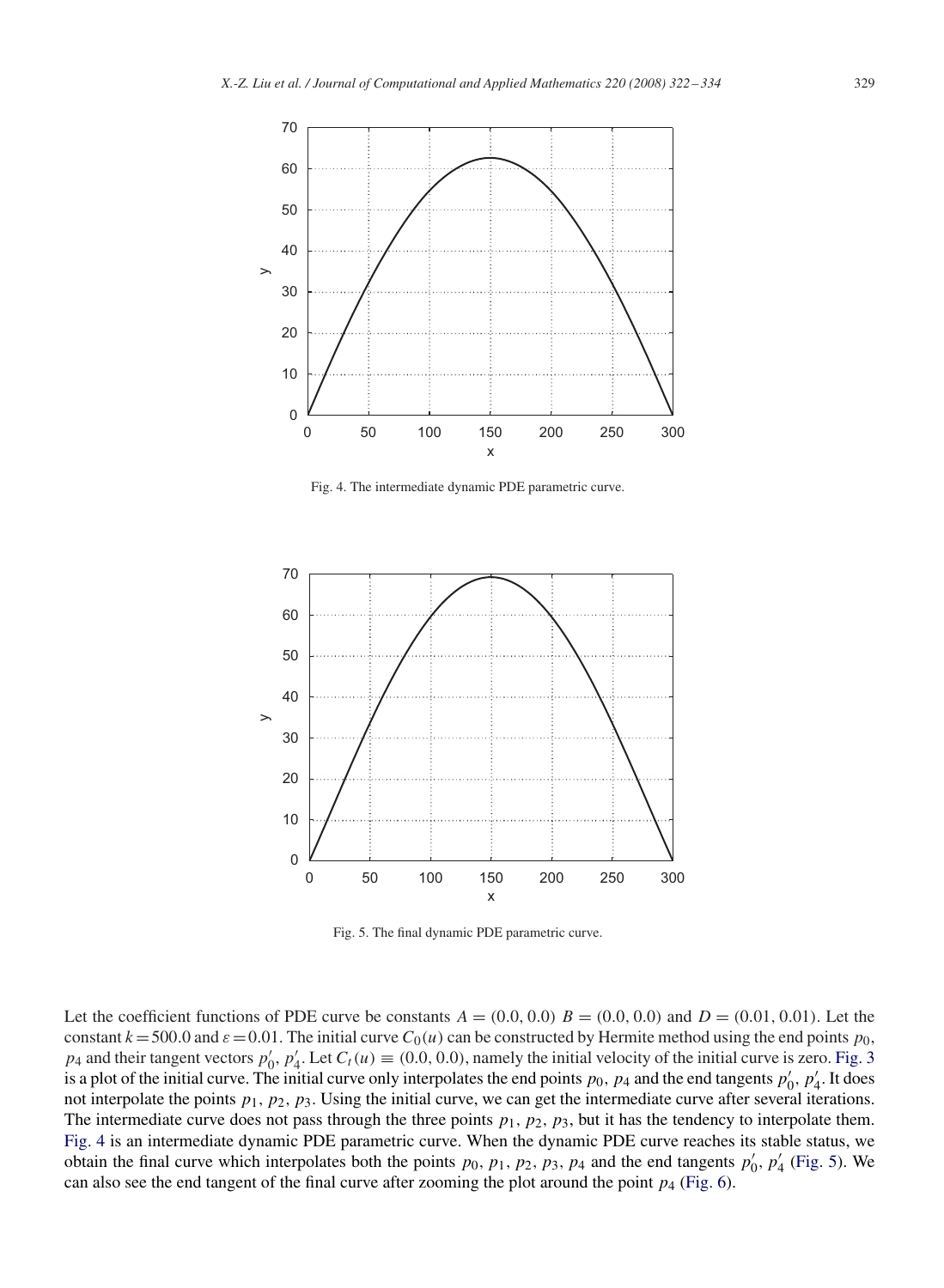

Fig. 6. The zoom of Fig. 5 around the point *p*4.

#### **5. Conclusions**

The parametric PDE curve has a natural fairness and good physical background. It can be modified intuitively in curve design and has more degrees of freedom than ODE curves. A three-level FD scheme is proposed for calculating dynamic PDE parametric curves and the approximation and stability properties are obtained.

This idea can be applied to surface directly, and the surface can be expressed as a two-dimensional coupled system of two hyperbolic equations. Besides the FD scheme to calculate the PDE parametric curves, FE schemes for dynamic PDE parametric curves can be considered. This will be the topic of future research.

#### **Acknowledgment**

This research is supported by the Chinese 973 Program (2004CB719400) and the National Natural Science Foundation of China (60403047, 60533070). The second author is supported by the National Natural Science Foundation of China (Nos. 10501004, 10471011, 10431050), the Foundation of CAEP (20040653, 2003Z0603) and the Foundation of LCP IAPCM.

#### **Appendix A. The proof of Theorem 1**

Before deriving the approximation properties of (6), some equations or inequalities are presented. If  $\psi_1 = \psi_{I-1} = 0$ , we have

$$
\sum_{j=2}^{J-2} (\delta \phi_{j-1}, \psi_j) = -\sum_{j=1}^{J-2} (\phi_j, \delta \psi_j).
$$
\n(A.1)

If  $\psi_0 = \psi_1 = \psi_{1-1} = \psi_1 = 0$ , we get

$$
\sum_{j=2}^{J-2} (\delta^2 \phi_j, \psi_j) = \sum_{j=1}^{J-1} (\phi_j, \delta^2 \psi_j).
$$
 (A.2)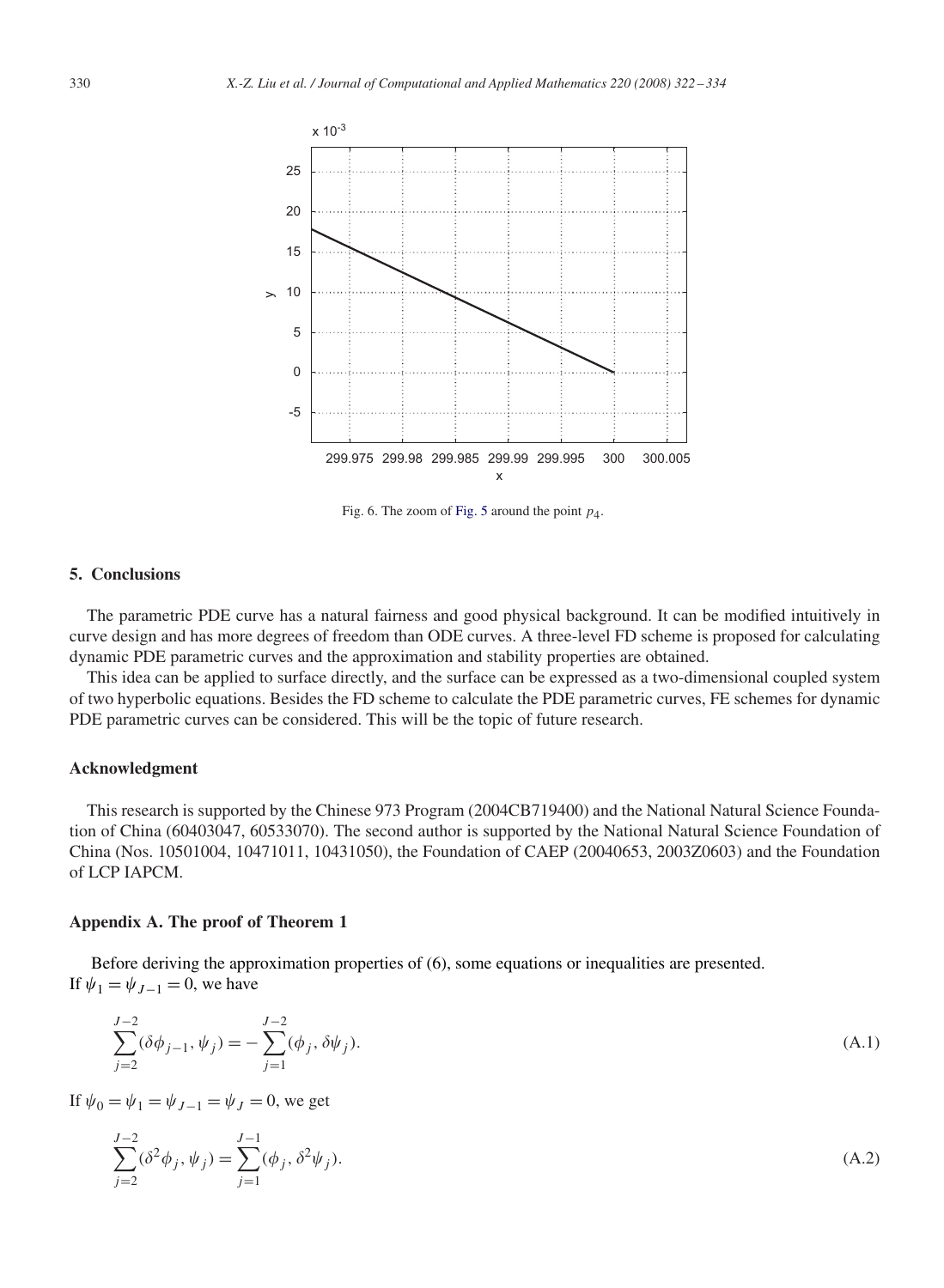Denoting  $\Phi = \Phi(\Psi)$  as a smooth function with enough continuity, the following inequality:

$$
|\varPhi(\phi^n)-\varPhi(\psi^n)|\!\leqslant\! K|\phi^n-\psi^n|
$$

holds. Let  $\Phi = b(u, t, x)$ ,  $\phi = \frac{1}{2}(X_{j+1} + X_j)$ ,  $\psi = \frac{1}{2}(x_{j+1} + x_j)$ ,  $j = 1, 2, ..., J - 2$ , respectively, we obtain the following estimates:

$$
|b_{j+1/2}^n(X) - b_{j+1/2}^n(x)| \le K(|\xi_{j+1}^n| + |\xi_j^n|). \tag{A.3}
$$

Similarly, let  $\Phi = d(u, t, x)$ ,  $\phi = X_j$ ,  $\psi = x_j$ ,  $j = 1, 2, ..., J - 2$ , we get

$$
|d_j^n(X) - d_j^n(x)| \le K|X_j^n - x_j^n| = K|\xi_j^n|.
$$
\n(A.4)

For a smooth function  $\Phi$ , the inequality

$$
|\Phi(\phi^n) - \Phi(\psi^n) - [\Phi(\phi^{n+1}) - \Phi(\psi^{n+1})]|
$$
  
\$\leq K\Delta t[\left|d\_t(\phi^n - \psi^n)\right| + (\left|d\_t(\phi^n - \psi^n)\right| + \left|d\_t\psi^n\right|)(\phi^n - \psi^n)]

holds. Let  $\Phi = b(u, t, x)$ ,  $\phi = \frac{1}{2}(X_{j+1} + X_j)$ ,  $\psi = \frac{1}{2}(x_{j+1} + x_j)$ ,  $j = 1, 2, ..., J - 2$ , we obtain the estimates

$$
|[b_{j+1/2}^n(X) - b_{j+1/2}^n(x)] - [b(u_{j+1/2}, t_n, \frac{1}{2}(X_{j+1}^{n+1} + X_j^{n+1})) - b(u_{j+1/2}, t_n, \frac{1}{2}(X_{j+1}^{n+1} + X_j^{n+1}))]|
$$
  
\n
$$
\leq K \Delta t [|d_t \xi_{j+1}^n| + |d_t \xi_j^n| + (||d_t \xi^n||_{\infty} + 1)(|\xi_{j+1}^n| + |\xi_j^n|)].
$$
\n(A.5)

Similarly, let  $\Phi = d(u, t, x), \phi = X_j, \psi = x_j, j = 1, 2, ..., J - 1$ , and we have

$$
|[d_j^n(X) - d_j^n(x)] - [d(u_j, t_n, X_j^{n+1}) - d(u_j, t_n, x_j^{n+1})]|
$$
  
\n
$$
\leq K \Delta t [|d_t \xi_j^n| + (||d_t \xi^n||_{\infty} + 1)|\xi_j^n|].
$$
\n(A.6)

For the smooth function  $\Phi = \Phi(t, \Psi)$ , we have the inequality

$$
|\Phi(t_{n+1},\phi^{n+1}) - \Phi(t_{n+1},\psi^{n+1}) - [\Phi(t_n,\phi^{n+1}) - \Phi(t_n,\psi^{n+1})]| \leq K\Delta t |\phi^{n+1} - \psi^{n+1}|.
$$

Let  $\Phi = b(u, t, x)$ ,  $\phi = \frac{1}{2}(X_{j+1} + X_j)$ ,  $\psi = \frac{1}{2}(x_{j+1} + x_j)$ ,  $j = 1, 2, ..., J-2$ , the following inequality stands:

$$
|[b_{j+1/2}^{n+1}(X) - b_{j+1/2}^{n+1}(x)] - [b(u_{j+1/2}, t_n, \frac{1}{2}(X_{j+1}^{n+1} + X_j^{n+1}))
$$
  

$$
- b(u_{j+1/2}, t_n, \frac{1}{2}(x_{j+1}^{n+1} + x_j^{n+1}))] | \leq K \Delta t (|\xi_{j+1}^{n+1}| + |\xi_j^{n+1}|). \tag{A.7}
$$

Similarly, let  $\Phi = d(u, t, x), \phi = X_j, \psi = x_j, j = 1, 2, ..., J - 1$ , we get

$$
|[d_j^{n+1}(X) - d_j^{n+1}(x)] - [d(u_j, t_n, X_j^{n+1}) - d(u_j, t_n, x_j^{n+1})]|
$$
  
\$\leq K \Delta t | X\_j^{n+1} - x\_j^{n+1} | \leq K \Delta t | \xi\_j^{n+1} |. \tag{A.8}

For  $j = 1, 2, \ldots, J - 2$ , combining (A.5) with (A.7), we get

$$
| [b_{j+1/2}^n(X) - b_{j+1/2}^n(x)] - [b_{j+1/2}^{n+1}(X) - b_{j+1/2}^{n+1}(x)] |
$$
  
\n
$$
\leq K \Delta t [ |d_t \xi_{j+1}^n| + |d_t \xi_j^n| + |\xi_{j+1}^{n+1}| + |\xi_j^{n+1}| + (||d_t \xi^n||_{\infty} + 1)(|\xi_{j+1}^n| + |\xi_j^n|)]. \tag{A.9}
$$

Combining (A.6) with (A.8), we have

$$
|[d_j^n(X) - d_j^n(x)] - [d_j^{n+1}(X) - d_j^{n+1}(x)]| \le K\Delta t[|d_t\xi_j^n| + |\xi_j^{n+1}| + (||d_t\xi^n||_{\infty} + 1)|\xi_j^n|].\tag{A.10}
$$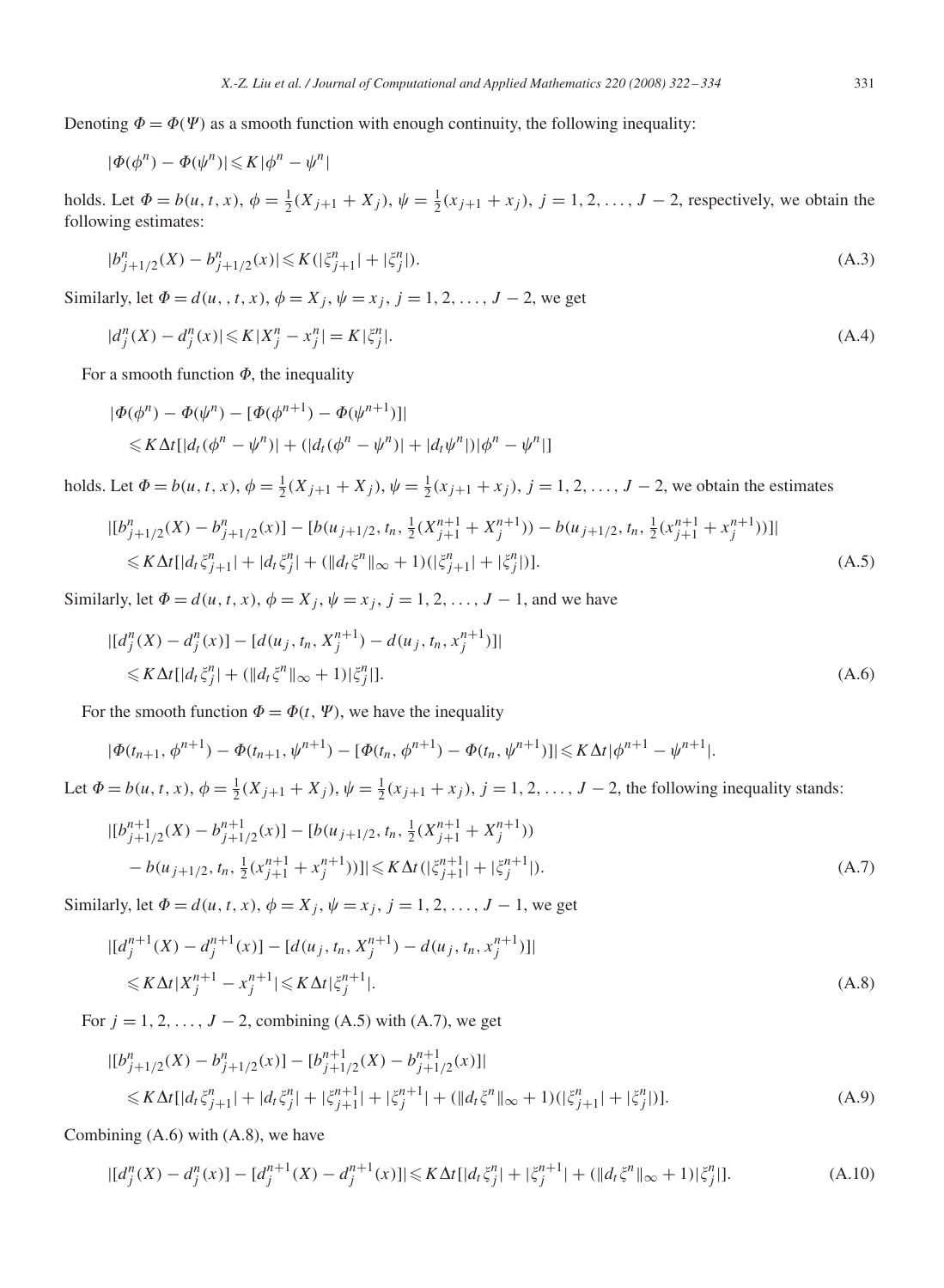Next, we derive the approximation properties of the FD scheme (6). Let the test function be  $\partial_t \xi_j^n$  and do discrete inner product with error equation (7), multiply with  $h\Delta t$ , and sum for  $j = 2, 3, ..., J - 2$  and  $n = 1, 2, ..., N - 1$ :

$$
\sum_{n=1}^{N-1} \sum_{j=2}^{J-2} (\partial_{tt} \xi_j^n, \partial_t \xi_j^n) h \Delta t = \frac{1}{2} [\|d_t \xi^{N-1}\|^2 - \|d_t \xi^0\|^2], \tag{A.11}
$$

$$
\sum_{n=1}^{N-1} \sum_{j=2}^{J-2} (a_j^n(X)\hat{c}_t \xi_j^n, \hat{c}_t \xi_j^n) h \Delta t \ge a_* \sum_{n=1}^{N-1} \|\hat{c}_t \xi^n\|^2 \Delta t.
$$
\n(A.12)

Noting (A.1), we have

$$
-\sum_{n=1}^{N-1} \sum_{j=2}^{J-2} \left( \frac{1}{h} [b_{j+1/2}^n(X) \delta \bar{\xi}_j^n - b_{j-1/2}^n(X) \delta \bar{\xi}_{j-1}^n], \partial_t \xi_j^n \right) h \Delta t
$$
  
\n
$$
\geq \frac{b_*}{4} (\|\delta \xi^N\|^2 + \|\delta \xi^{N-1}\|^2) - K (\|\delta \xi^1\|^2 + \|\delta \xi^0\|^2) - K \Delta t \sum_{n=2}^{N-1} (1 + \|\partial_t \xi^{n-1}\|_{\infty}) \|\delta \xi^{n-1}\|^2.
$$
 (A.13)

If  $N = 2$ , the last item on the right-hand side of (A.13) disappears and the inequality can be rewritten as

$$
-\sum_{n=1}^{N-1}\sum_{j=2}^{J-2}\left(\frac{1}{h}[b_{j+1/2}^n(X)\delta\bar{\xi}_j^n-b_{j-1/2}^n(X)\delta\bar{\xi}_{j-1}^n],\partial_t\xi_j^n\right)h\Delta t
$$
  

$$
\geq \frac{b_*}{4}(\|\delta\xi^2\|^2+\|\delta\xi^1\|^2)-K(\|\delta\xi^1\|^2+\|\delta\xi^0\|^2).
$$

Applying (A.2), we obtain

$$
\sum_{n=1}^{N-1} \sum_{j=2}^{J-2} \left( \frac{1}{h^2} [d_{j+1}^n(X) \delta^2 \bar{\xi}_{j+1}^n - 2d_j^n(X) \delta^2 \bar{\xi}_j^n + d_{j-1}^n(X) \delta^2 \bar{\xi}_{j-1}^n], \partial_t \xi_j^n \right) h \Delta t
$$
  
\n
$$
\geq \frac{d_*}{4} (\|\delta^2 \xi^N\|^2 + \|\delta^2 \xi^{N-1}\|^2) - K(\|\delta^2 \xi^1\|^2 + \|\delta^2 \xi^0\|^2)
$$
  
\n
$$
- K \Delta t \sum_{n=2}^{N-1} (1 + \|\partial_t \xi^{n-1}\|_{\infty}) \|\delta^2 \xi^{n-1}\|^2.
$$
 (A.14)

Similar to (A.13), the last item on the right-hand side of (A.14) disappears if  $N = 2$ .

Combining  $(A.1)$ ,  $(A.3)$  and  $(A.9)$  we obtain

$$
\sum_{n=1}^{N-1} \sum_{j=2}^{J-2} \left( \frac{1}{h} \{ [b_{j+1/2}^n(X) - b_{j+1/2}^n(x)] \delta \bar{x}_j^n - [b_{j-1/2}^n(X) - b_{j-1/2}^n(x)] \delta \bar{x}_{j-1}^n \}, \partial_t \xi_j^n \right) h \Delta t
$$
\n
$$
\leq K \Delta t \sum_{n=1}^{N-2} \| d_t \xi^n \|^2 + K \Delta t \sum_{n=2}^{N-1} \| \xi^n \|^2 + K \Delta t \sum_{n=1}^{N-2} (\| d_t \xi^n \|_{\infty} + 1) \| \xi^n \|^2 + K \Delta t \sum_{n=1}^{N-1} \| \delta \xi^n \|^2
$$
\n
$$
+ K \| \xi^{N-1} \|^2 + \varepsilon (\| \delta \xi^N \|^2 + \| \delta \xi^{N-1} \|^2) + K (\| \xi^1 \|^2 + \| \delta \xi^1 \|^2 + \| \delta \xi^0 \|^2). \tag{A.15}
$$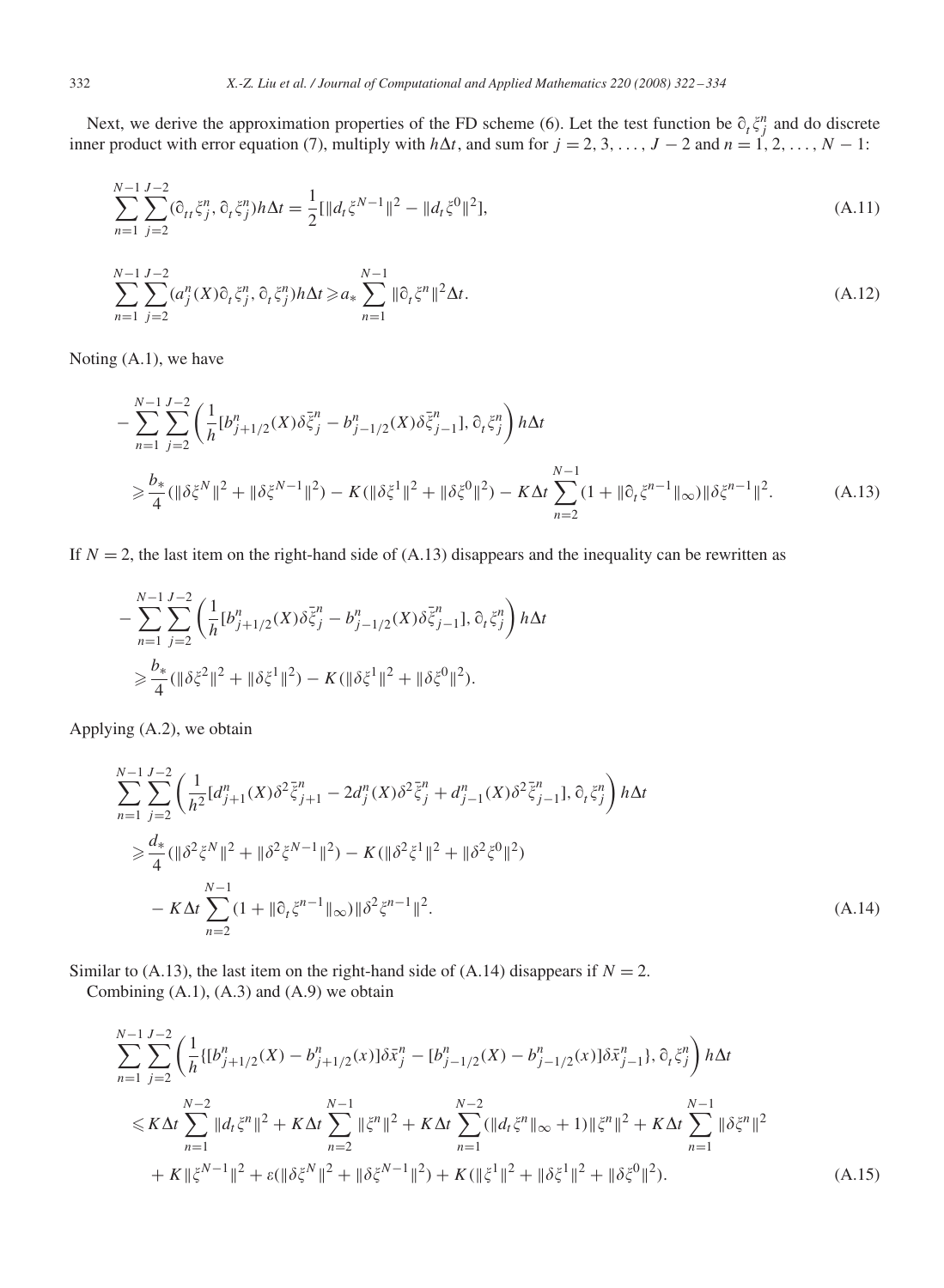Combining  $(A.2)$ ,  $(A.4)$  and  $(A.10)$ , we have

$$
-\sum_{n=1}^{N-1} \sum_{j=2}^{J-2} \left( \frac{1}{h^2} \{ [d_{j+1}^n(X) - d_{j+1}^n(x)] \delta^2 \bar{x}_{j+1}^n - 2 [d_j^n(X) - d_j^n(x)] \delta^2 \bar{x}_j^n \right) + [d_{j-1}^n(X) - d_{j-1}^n(x)] \delta^2 \bar{x}_{j-1}^n, \partial_t \xi_j^n \right) h \Delta t
$$
  
\n
$$
\leq K \Delta t \sum_{n=1}^{N-2} ||d_t \xi^n||^2 + K \Delta t \sum_{n=2}^{N-1} ||\xi^n||^2 + K \Delta t \sum_{n=1}^{N-2} (||d_t \xi^n||_{\infty} + 1) ||\xi^n||^2
$$
  
\n
$$
+ K \Delta t \sum_{n=1}^{N-1} ||\delta^2 \xi^n||^2 + K ||\xi^{N-1}||^2 + \varepsilon (||\delta^2 \xi^N||^2 + ||\delta^2 \xi^{N-1}||^2)
$$
  
\n
$$
+ K (||\xi^1||^2 + ||\delta^2 \xi^1||^2 + ||\delta^2 \xi^0||^2).
$$
 (A.16)

Noting  $|a_j^n(X) - a_j^n(x)| \le K|X_j^n - x_j^n| = K|\xi_j^n|$ , we have

$$
\sum_{n=1}^{N-1} \sum_{j=2}^{J-2} ([a_j^n(X) - a_j^n(x)] \partial_t x_j^n, \partial_t \xi_j^n) h \Delta t \leq K \sum_{n=1}^{N-1} \|\xi^n\|^2 \Delta t + \varepsilon \sum_{n=1}^{N-1} \|\partial_t \xi^n\|^2 \Delta t.
$$
 (A.17)

The last item on the right-hand side of (7) has the following estimate:

$$
-\sum_{n=1}^{N-1} \sum_{j=2}^{J-2} (f_j^n(X) - f_j^n(x) - R_j^n, \partial_t \xi_j^n) h \Delta t \le K \sum_{n=1}^{N-1} (\|\xi^n\|^2 + \|R^n\|^2) \Delta t + \varepsilon \sum_{n=1}^{N-1} \|\partial_t \xi^n\|^2 \Delta t.
$$
 (A.18)

Summarizing (A.11)–(A.18), normalizing the coefficient on the left-hand side and combining the following inequality:

$$
\|\xi^n\|^2 \le \|\xi^0\|^2 + \alpha \Delta t \sum_{l=0}^{n-1} \|d_l \xi^l\|^2 + \frac{K}{\alpha} \Delta t \sum_{l=0}^n \|\xi^l\|^2,
$$

we obtain

$$
||d_t \xi^{N-1}||^2 + \sum_{n=1}^{N-1} ||\partial_t \xi^n||^2 \Delta t + ||\xi^N||^2 + ||\xi^{N-1}||^2 + ||\delta\xi^N||^2 + ||\delta\xi^{N-1}||^2 + ||\delta^2\xi^N||^2 + ||\delta^2\xi^N||^2 + ||\delta^2\xi^{N-1}||^2
$$
  
\n
$$
\leq K(||\xi^0||^2 + ||d_t\xi^0||^2 + ||\delta\xi^0||^2 + ||\delta^2\xi^0||^2 + ||\xi^1||^2 + ||\delta\xi^1||^2 + ||\delta^2\xi^1||^2 + ||\delta^2\xi^1||^2) + K \sum_{n=1}^{N-1} ||R^n||^2 \Delta t
$$
  
\n+  $K \Delta t \sum_{n=1}^{N-2} ||d_t \xi^n||^2 + K \Delta t \sum_{n=1}^{N-2} (1 + ||d_t \xi^n||_{\infty}) ||\xi^n||^2$   
\n+  $K \Delta t \sum_{n=2}^{N-1} (1 + ||d_t \xi^{n-2}||_{\infty} + ||d_t \xi^{n-1}||_{\infty}) (||\delta\xi^{n-1}||^2 + ||\delta^2\xi^{n-1}||^2).$  (A.19)

If *N* = 2, the last item on the right-hand side of (A.19) will disappear. From Grownwall's Lemma [8], discrete Sobolev inequality and deductive reasoning, Theorem 1 is proved.

#### **References**

- [1] M.I.G. Bloor, M.J. Wilson, Generating blend surfaces using partial differential equations, Comput.-Aided Design 21 (3) (1989) 165–171.
- [2] M.I.G. Bloor, M.J. Wilson, Representing PDE surfaces in terms of B-splines, Comput.-Aided Design 22 (6) (1990) 324–331.